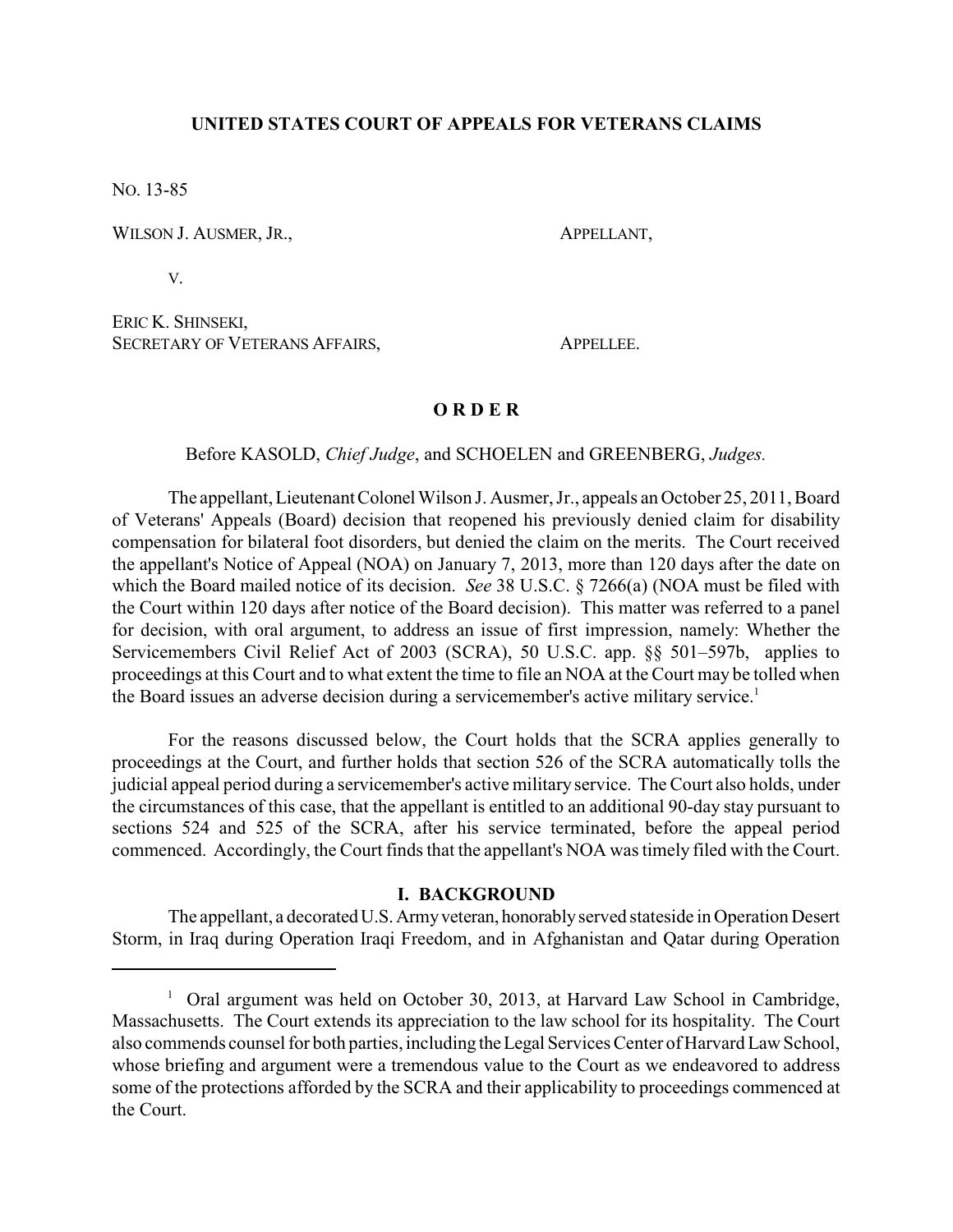Enduring Freedom. In 2005, he was awarded VA disability compensation for diseases and injuries incurred during military service, including post-traumatic stress disorder (PTSD) with dysthymia, degenerative disc disease, tinnitus, headaches, and left leg radiculopathy. In January 2010, the appellant's combined disability rating for his service-connected disabilities was increased to 60%, which included a 30% disability rating for PTSD with dysthymia.

On May 16, 2011, the appellant was recalled to active duty. Prior to reporting for service, he notified the Kansas City, Missouri, regional office (RO) that he had been ordered to active duty, and he requested that VA suspend his compensation benefits effective May 31, 2011. Although the appellant had an appeal seeking to reopen a claim for disability compensation for bilateral foot disorders pending at the Board, he did not ask the Board to stay proceedings or otherwise provide the Board with an alternative address to which to mail notice of its decision.

While the appellant was stationed in Afghanistan, the Board mailed notice of its October 25, 2011, decision to the appellant's home address in Missouri. Sometime after the Board mailed its decision, but while the appellant was still on active duty in Afghanistan, his wife informed him that he had received mail from the Board. Based upon the information she relayed to him, the appellant understood that the Board had granted one of his claims, but denied another. The appellant returned from his overseas deployment on May 13, 2012, and shortly thereafter, on June 29, 2012, – eight months after the Board's decision – the appellant was discharged from active duty. The appellant did not file his NOA with the Court until January 7, 2013, 440 days after notice of mailing of the Board decision and 192 days after he was released from active duty.

The appellant states that for the first few months after returning home, he had anxiety attacks and a difficult time adjusting to civilian life. He also asserts that he had to deal with foot, back, and knee pain related to his service-connected disabilities. Consequently, he spent the first few months at home trying to destress from his service in Afghanistan. He also states that he was not aware until December 2012 that he could appeal the Board's decision. In December 2012, when he began to sort through the mail that had accumulated during his military service, he found a letter from his veterans service organization representative informing him that he could appeal the Board's decision to the Court. The appellant states that he promptly sought assistance and filed his NOA.

The appellant has submitted a letter from a psychologist, Dr. Mangold, who interviewed him in July 2013. Dr. Mangold states that as a result of challenges readjusting to civilian life, including the appellant's exacerbated and service-connected PTSD-related symptoms, "sorting through mail that had accumulated during his deployment was not something he could have reasonably been expected to do immediately upon his return." Appellant's Supplemental Brief (Br.) at Appendix 2. Dr. Mangold also states that there is "considerable medical literature . . . which points to reintegration difficulties following deployments" and opines that the appellant's "inability to immediately resume his civilian responsibilities does not reflect any lack of diligence on the part of the [appellant]; rather, it simply reflects the well documented difficulty veterans can face upon their return from active duty." *Id*. at Appendix 2, 4.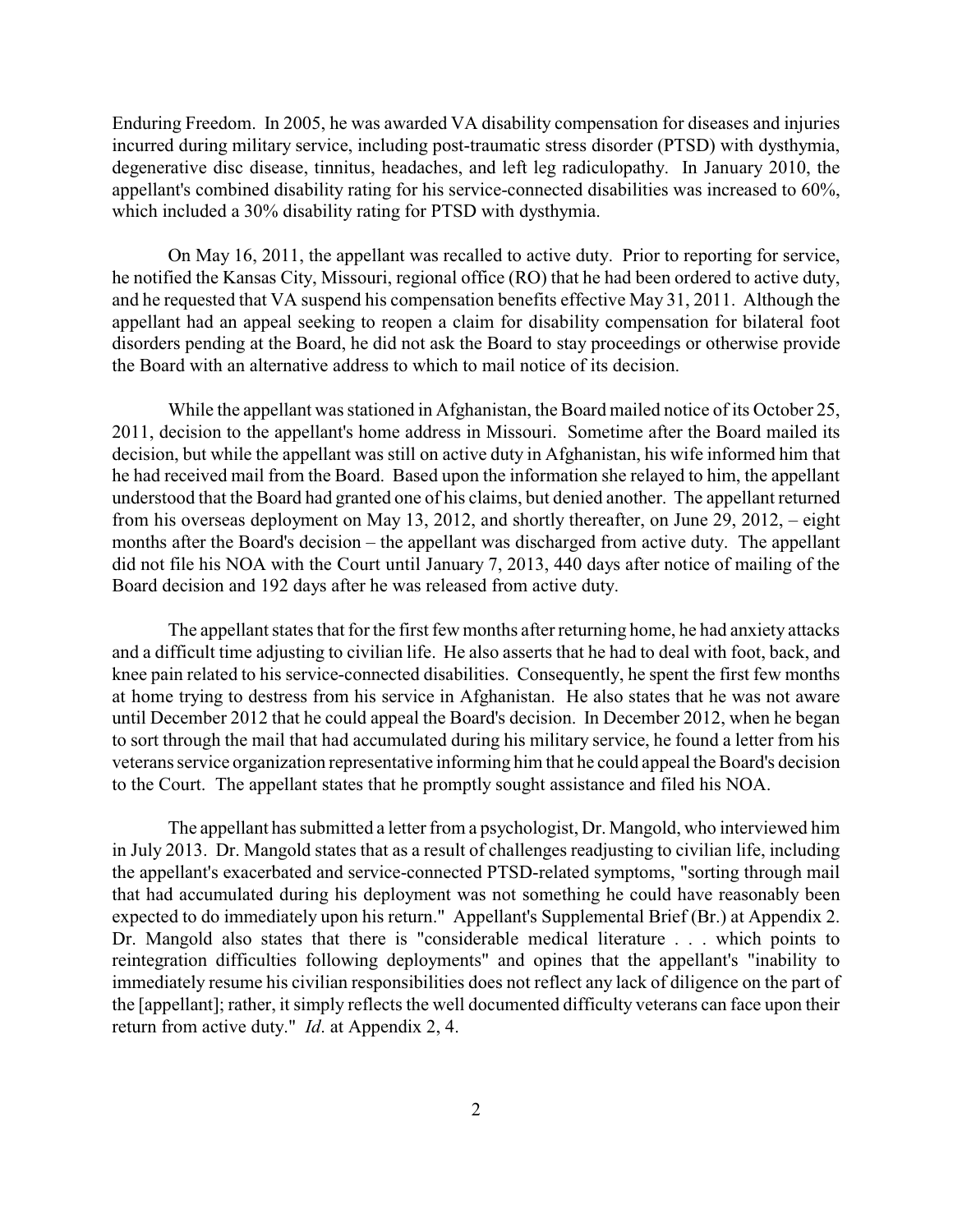## **II. THE PARTIES' ARGUMENTS**

Because the appellant's NOA was received more than 120 days after the date on which notice of the Board's decision was mailed, 38 U.S.C. § 7266(a), the Court ordered the appellant to show cause why his appeal should not be dismissed as untimely, and ordered both parties to provide additional briefing on the SCRA and its applicability in this case. Both parties agree that because the appellant was on active duty when the Board issued its October 25, 2011, decision, pursuant to section 526(a) of the SCRA, the 120-day statutory appeal period was automatically tolled until June 29, 2012, the day he was released from military service. *See* 50 U.S.C. app. § 526(a).

Recognizing, however, that he did not file his NOA until more than 120 days passed after he was released from military service, the appellant proffers three additional arguments why the Court should accept his NOA as timely filed: (1) SCRA sections 524 and 525 permit the Court to stay the finality of the Board's decision for purposes of filing an NOA at the Court for up to 90 days after a servicemember's military service terminates, 50 U.S.C. app. §§ 524, 525; (2) equitable tolling of the appeal period is warranted on the grounds that "extraordinary circumstances" and difficulties readjusting to civilian life, including the appellant's exacerbated PTSD-related symptoms, precluded filing within 120 days of his release from active duty military service, *see Barrett v. Principi*, 363 F.3d 1316, 1321 (Fed. Cir. 2004) (mental illness rendering one incapable of handling his own affairs); *McCreary v. Nicholson*, 19 Vet.App. 324 (2005) (extraordinary circumstances), *adhered to on reconsideration by* 20 Vet.App. 86 (2006); and (3) VA violated the appellant's right to due process because the Board failed to provide him with notice in a "manner reasonably calculated [] under all the circumstances" to apprise him of the Board decision and his right to judicial review of that decision, *see Mullane v. Cent. Hanover Bank & Trust Co*., 339 U.S. 306, 314 (1950).

In response, the Secretary asserts that (1) SCRA sections 524 and 525 are not applicable and the Court lacks jurisdiction to stay Board proceedings; (2) the appellant has not demonstrated entitlement to equitable tolling under the standards established in *Barrett* or *McCreary*, both *supra*, and (3) the appellant's due process rights were not violated because the Board mailed notice of its decision to the appellant's address of record, the appellant was made aware of the decision, and the SCRA automatically tolled the 120-day appeal period during the appellant's period of active duty military service.

### **III. ANALYSIS**

Final Board decisions will be reviewed by the Court when an NOA is filed with the Court within 120 days after the date on which notice of the decision is mailed. 38 U.S.C. § 7266(a). Following the U.S. Supreme Court's decision in *Henderson v. Shinseki*, 131 S. Ct. 1197, 1206 (2011), which held that the 120-day limit to file an NOA pursuant to section 7266(a) – although an important procedural rule – is not jurisdictional, this Court determined that review of adverse Board decisions can be obtained when an NOA is filed late, if the appellant demonstrates that equitable tolling is warranted. *Bove v. Shinseki*, 25 Vet.App. 136 (2011). In this case, the Court is asked to consider the applicability of the SCRA to proceedings at this Court and to what extent the time to file an NOA at the Court may be tolled when the Board issues an adverse decision during a servicemember's active military service.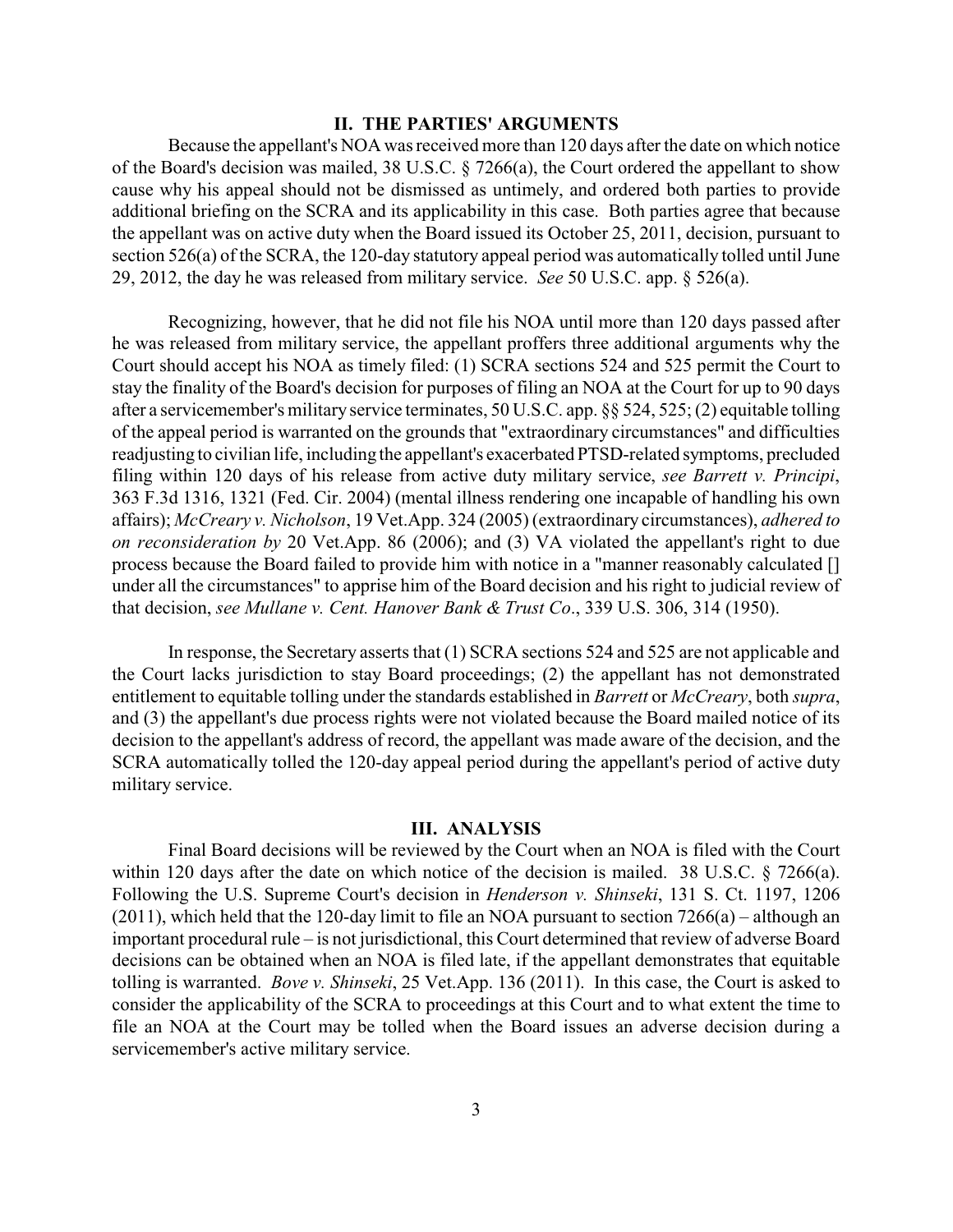### A. SCRA

On December 19, 2003, Congress enacted the SCRA as a recodification of the Soldiers' and Sailors' Civil Relief Act of 1940. The SCRA, which is designed to strengthen national security by allowing servicemembers "to devote their entire energy to the defense needs of the Nation," provides a wide range of protections for the civil rights of servicemembers on active duty in the U.S. military including "the temporary suspension of judicial and administrative proceedings." 50 U.S.C. app. § 502. In interpreting the preceding Act, the U.S. Supreme Court held that the "Act is always to be liberally construed to protect those who have been obliged to drop their own affairs to take up the burdens of the nation." *Boone v. Lightner*, 319 U.S. 561, 575 (1943); *see also LeMaistre v. Leffers*, 333 U.S. 1, 6 (1948) ("[T]he Act must be read with an eye friendly to those who dropped their affairs to answer their country's call.").

The SCRA is wide reaching, applying in all United States jurisdictions, including all States, the District of Columbia, and all territories subject to the jurisdiction of the United States. 50 U.S.C. app. § 512(a). It applies to "any judicial or administrative proceeding commenced in any court or agency in any jurisdiction subject to th[e] Act," except criminal proceedings. 50 U.S.C. app. § 512(b). The plain language of the statute generally evidences Congress's intent for broad application of the SCRA. *See id*. Based on the plain language of the Act and recognizing Congress's longstanding solicitude for veterans, the Court holds that the SCRA generally applies to proceedings at the Court. *See generally Henderson*, 131 S. Ct. at 1205 (noting that Congress's solicitude for veterans is longstanding and "plainly reflected in the [Veterans' Judicial Review Act (VJRA)], as well as in subsequent laws that 'place a thumb on the scale in the veteran's favor in the course of administrative and judicial review of VA decisions'" (quoting *Shinseki v. Sanders*, 556 U.S. 396, 416 (2009) (Souter, J., dissenting))).

In the case of a servicemember who is a member of the Army, the SCRA defines "military service" as "active duty" as defined in section 101(d)(1) of title 10, United States Code. 50 U.S.C. app. § 511(2). Section 101(d) of title 10 in turn defines "active duty" to include "full-time duty in the active military service of the United States." 10 U.S.C. § 101(d). Finally, section 511(3) defines "period of military service," as "the period beginning on the date on which a servicemember enters militaryservice and ending on the date on which the servicemember is released from militaryservice or dies while in military service." 50 U.S.C. app. § 511(3).

### *i. 50 U.S.C. app. § 526 – Tolling Provision*

The tolling provision of the SCRA, entitled "Statute of limitations," states: "The period of a servicemember's military service may not be included in computing any period limited by law, regulation, or order for the bringing of any action or proceeding in a court, . . . by or against the servicemember . . . ." 50 U.S.C. app. § 526(a).

As noted above, the parties agree that section 526(a) tolled the appellant's time to file an NOA during his military service. Although the parties do not dispute this matter, the Court must ensure that the statutory tolling provision applies to 38 U.S.C. § 7266 and, if so, whether, under the facts of this case, the appellant satisfies the statute's requirements to trigger its application.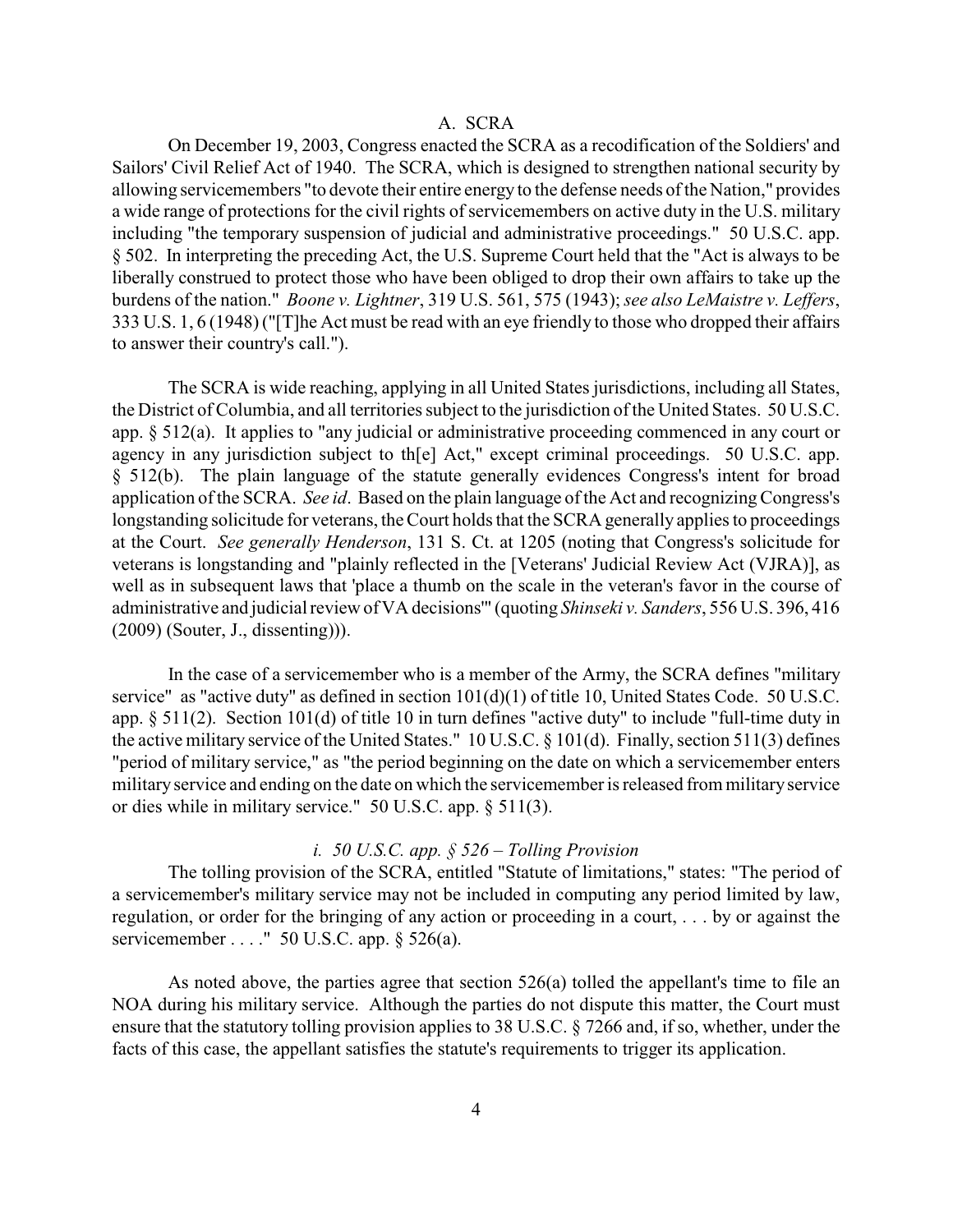The heading of section 526 suggests that the section's applicability may be limited to statutes of limitations. A "statute of limitations" is a

statute establishing a time limit for suing in a civil case, based on the date when the claim accrued. . . . The purpose of such a statute is to require diligent prosecution of known claims, thereby providing finality and predictability in legal affairs and ensuring that claims will be resolved while evidence is reasonably available and fresh.

### BLACK'S LAW DICTIONARY at 1422 (7th ed. 1999).

The 120-day period for filing an NOA at the Court is not a statute of limitations. It is, however, an "important procedural rule" aimed at promoting the "orderly progress of litigation by requiring that the parties take certain procedural steps at certain specified times." *Henderson*, 131 S. Ct. at 1203, 1206. Unlike ordinary civil litigation, where a dismissal for an untimely filing ordinarily puts an end to the matter, the veteran-friendly claims adjudication within VA, in certain circumstances, provides avenues for a claimant to adjudicate otherwise final matters. *See Bove*, 25 Vet.App. at 142-43. Thus, after *Henderson* held that this Court's 120-day rule was not intended to have jurisdictional attributes, 131 S. Ct. at 1204, this Court concluded that it is "the role of Congress and this Court . . . to enforce or adjust the 'important procedural rule' prescribed by Congress in section 7266." *Bove*, 25 Vet.App. at 143 (quoting *Henderson,* 131 S. Ct. at 1206).

With these considerations in mind, to determine whether Congress intended to limit the tolling provision to statutes of limitations, the Court will turn to the substance of section 526. Section 526(a) broadly states that "[t]he period of a servicemember's military service may not be included in computing any period limited by law . . . for the bringing of any action or proceeding." 50 U.S.C. app. § 526(a). Notwithstanding the section's heading, there is nothing in the plain language of the statute that suggests Congress intended to limit its applicability to statutes of limitations. *See Pa. Dep't of Corr. v. Yeskey*, 524 U.S. 206, 212 (1998) ("'[T]he title of a statute . . . cannot limit the plain meaning of the text. For interpretive purposes, [it is] of use only when [it] shed[s] light on some ambiguous word or phrase." (quoting *Bhd. of R.R. Trainmen v. Balt. & Ohio R.R. Co.*, 331 U.S. 519, 528-29 (1947))); *Gardner v. Derwinski*, 1 Vet.App. 584, 586 (1991) ("Determining a statute's plain meaning requires examining the specific language at issue and the overall structure of the statute." (citing *Bethesda Hosp. Ass'n v. Bowen*, 485 U.S. 399, 403-05 (1988))), *aff'd sub nom. Gardner v. Brown*, 5 F.3d 1456 (Fed. Cir. 1993), *aff'd*, 513 U.S. 115 (1994).

First, the plain language of the statute refers to "*any period* limited by law, regulation, or order," for the "bringing of *any action or proceeding*." 50 U.S.C. app. § 526(a) (emphasis added). Second, the stated purpose of the SCRA is to provide for the "temporary suspension of judicial and administrative proceedings . . . that may adversely affect the civil rights of servicemembers during their military service," 50 U.S.C. app. § 502(2). Applying section 526's tolling provision to the 120 day period in section 7266 would fulfill that purpose by protecting a servicemember's right to seek judicial review of an adverse Board decision. Finally, the U.S. Supreme Court examined nearly identical language in section 525 of the Soldiers' and Sailors' Civil Relief Act of 1940, and found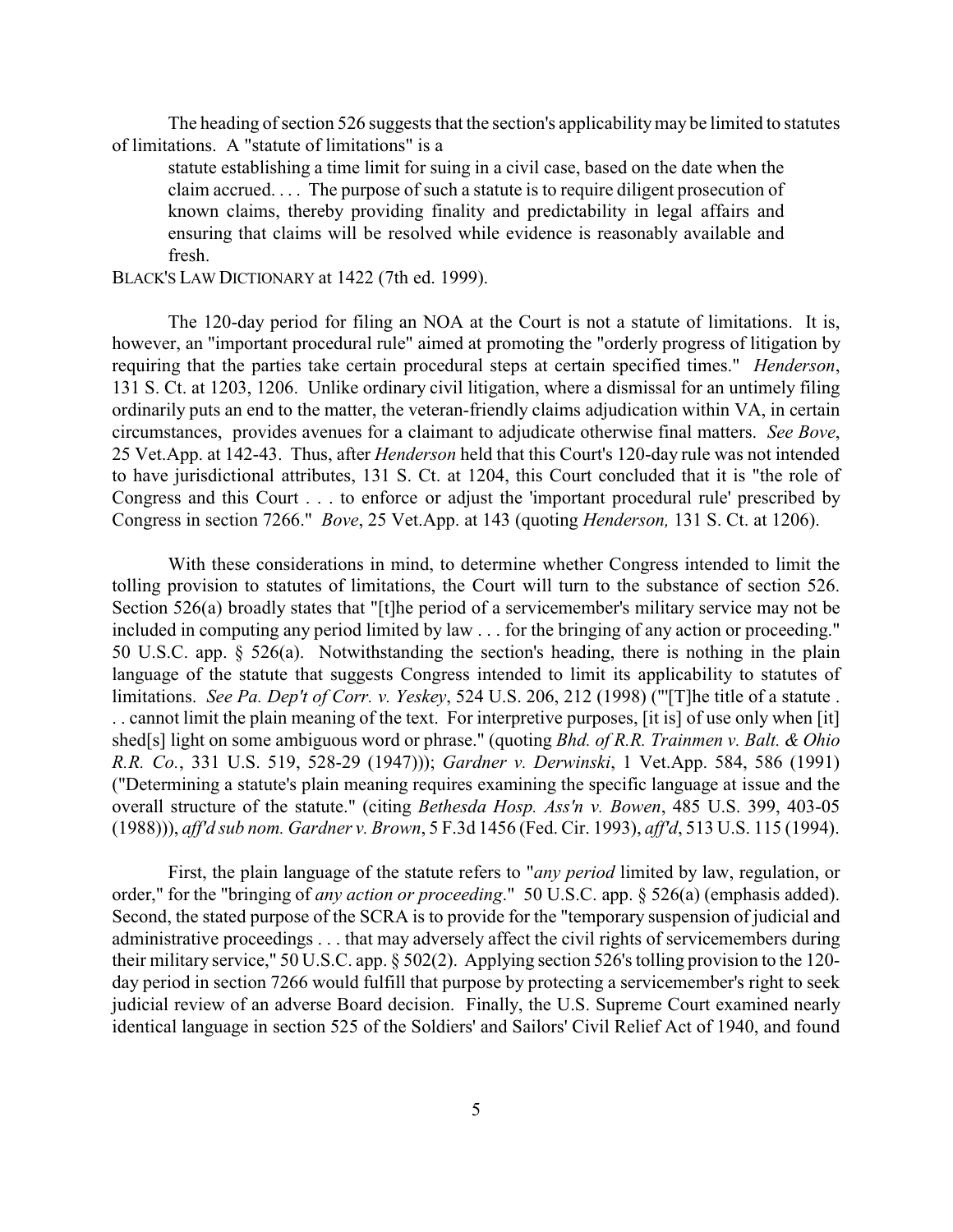"[t]he statutory command . . . unambiguous, unequivocal, and unlimited." *Conroy v. Aniskoff*, 507 U.S. 511, 514 (1993).

Accordingly, for the reasons stated above, the Court holds that a servicemember's period of military service, as defined in the SCRA, 50 U.S.C. app. § 511, may not be included in computing the 120-day period in which a servicemember adversely affected by a Board decision must file an NOA at the Court.<sup>2</sup> See generally Chisolm v. United States, 298 F. App'x 957 (Fed. Cir. 2008) (time to bring suit on claim for military back pay, which accrued during service, did not begin to run until the servicemember was released from active duty); *see also Cronin v. United States*, 363 F. App'x 29 (Fed. Cir. 2010) (time to appeal Board for Correction of Naval Records decision tolled by period of active duty); *Freeman v. United States*, 98 Fed. Cl. 360, 371 (2011) (section 526 of the SCRA excluded active duty service in Iraq from calculation of limitations period). *But see Turner v. A. Passmore & Sons, Inc.*, 341 F. App'x 363, 370 (10th Cir. 2009) ("It is debatable whether [section 526] even applies under the circumstances of this case, since [the cross-appellant] is not seeking to toll a statute of limitation but a deadline in a pending action that was timely filed."). The Court further holds that section 526 does not require a servicemember to demonstrate that his military service prejudiced his ability to act in order to qualify for the statutory suspension of time. *See Conroy*, 507 U.S. at 515 (observing that because several provisions of the statute condition the protection offered on a showing that militaryservice adversely affected the ability to assert or protect a legal right, Congress's omission of any such requirement in this section was deliberate).

# *ii. Application of Section 526*

There is no dispute, and the Court so holds, that the appellant's period of military service on active duty in the U.S. Army from May 16, 2011, to June 29, 2012, satisfies the SCRA's definition of "military service." 50 U.S.C. app. § 511(2). Thus, applying section 526 to the facts of this case, the Court holds the appellant's time to file an NOA from the Board's October 25, 2011, decision was tolled until June 29, 2012, the date he was released from active duty. *See Diamond v. United States*, 344 F.2d 703, 707 (Ct. Cl. 1965) (holding that tolling under similar provision in the Soldiers' and Sailors' Civil Relief Act ended upon release from active duty). Accordingly, the appellant had 120 days from June 29, 2012, to file his NOA. In other words, to be timely, his NOA was due on October 29, 2012.<sup>3</sup>

The appellant's NOA, however, was not received at the Court until January 7, 2013. Thus, absent any other statutory or equitable considerations, his NOA would be untimely and his appeal would be dismissed. Therefore, the Court must consider whether any of the appellant's additional arguments warrant extending his time to file an NOA more than 120 days after he was released from

 $\degree$  The Court notes, however, that the SCRA expressly allows a servicemember to waive "any of the rights and protections provided by this Act." 50 U.S.C. app. § 517(a). Thus, a servicemember is not precluded from commencing an appeal at the Court during military service.

 $3\text{}$  Because the 120th day, October 27, 2012, was a Saturday, the Court's rules rendered the NOA due on Monday, October 29, 2012. *See* U.S. VET. APP. R. 26(a).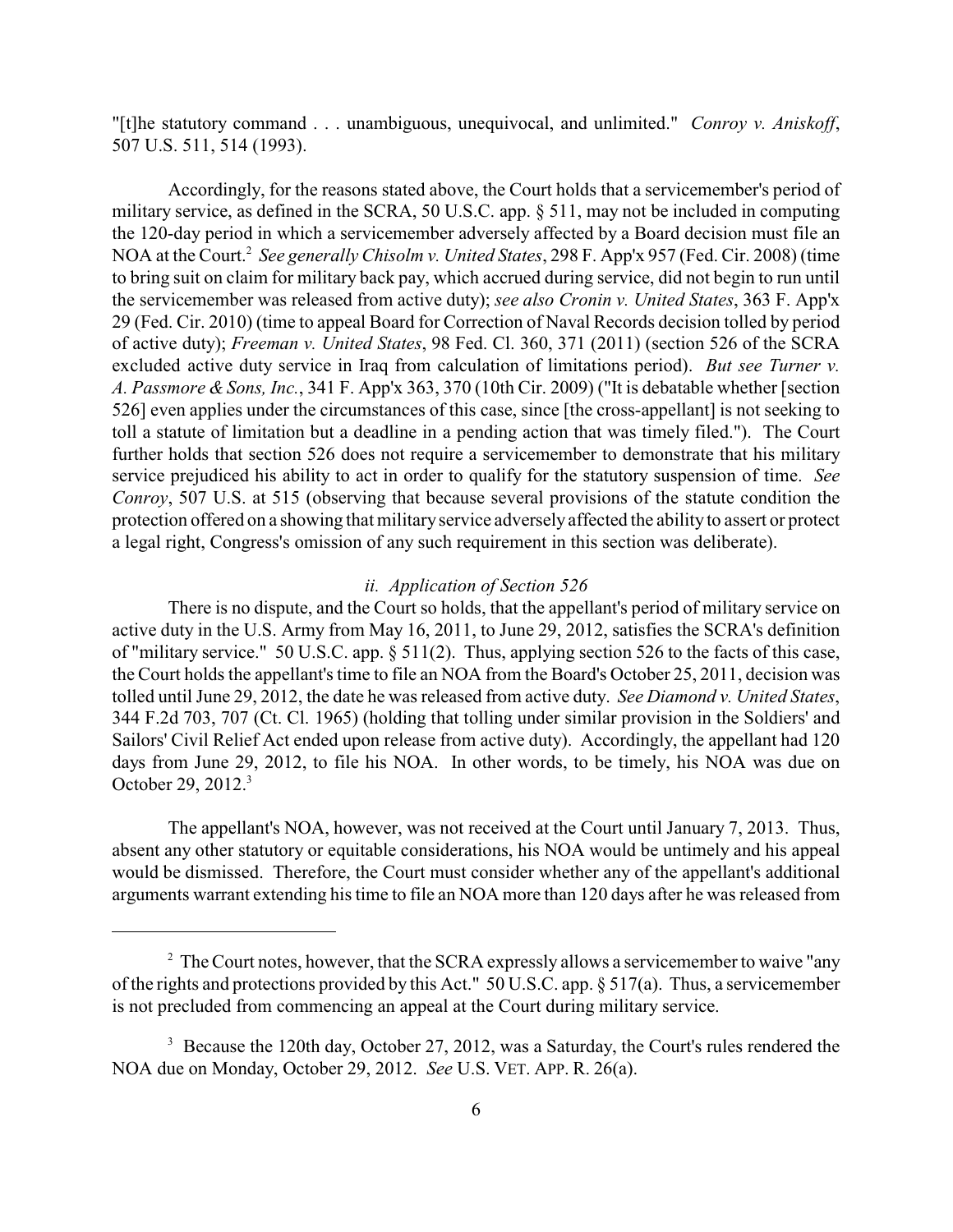military service. In recognition of the difficulties that a servicemember faces upon returning from deployment to a combat zone, and for the reasons stated below, the Court holds, under the circumstances of this case, where the Board issued an adverse decision during the appellant's deployment and the appellant was released from active duty shortly after completion of that deployment, commencement of the appeal period shall be stayed for an additional 90 days following the appellant's release from military service.

## *iii. Staying Commencement of the Judicial Appeal Period*

The decision to grant a stay under the SCRA is within the sound discretion of the court. *See Boone*, 319 U.S. at 568 (stating that the legislative history of the SCRA's predecessor statute showed that judicial discretion, rather than "rigid and undiscriminating suspension of civil proceedings[,] was the very heart of the policy of the Act"). "A stay of an action . . . [or] proceeding . . . made pursuant to the provisions of [the SCRA] . . . by a court may be ordered for the period of military service and 90 days thereafter, or for any part of that period." 50 U.S.C. app. § 525. Pursuant to section 524 of the SCRA, a court may on its own motion, and must upon application by a servicemember, stay the execution of any judgment or order entered against a servicemember if the Court determines that the servicemember is "materially affected by reason of military service in complying with a court judgment or order." 50 U.S.C. app. § 524(a)(1). Section 524 applies to an action or proceeding "commenced in a court [or administrative agency<sup>4</sup>] against a servicemember before or during the period of the servicemember's military service or within 90 days after such service terminates." *Id*.

The appellant seeks to delay when the clock began to run on his time to file an NOA by relying on SCRA sections 524 and 525. He argues that, liberally construed, section 524, which grants a court the authority to "stay the execution of any judgment," contemplates an order to stay the finality of a Board decision for the purpose of filing an NOA because (1) an adverse Board decision places a claimant in a defensive posture analogous to that of a servicemember who has an action commenced against him during military service or within 90 days after such service terminates, and (2) "judgment" may include an adverse Board decision because the SCRA broadly defines "judgment" as "any judgment, decree, order, or ruling, final or temporary." 50 U.S.C. app. § 511(9). In response, the Secretary agrees that "judgment" may include a final Board decision, but he argues that sections 524 and 525 apply only to ongoing proceedings. Thus, the Secretary asserts that the appellant's request presumes the Court's jurisdiction so that it may stay a proceeding over which it lacks jurisdiction, namely: Board proceedings. The Court disagrees.

Because an adverse Board decision will become final and binding if an NOA is not timely filed at the Court, the Court agrees with the appellant that the Board's issuance of an adverse decision during military service is analogous to having an action commenced against a servicemember. The issuance of an adverse decision requires the servicemember to take some action to protect his legal rights, or otherwise be bound by the Board's determination. Furthermore, because the Court has

<sup>&</sup>lt;sup>4</sup> The SCRA defines "court" as "a court or an administrative agency of the United States or of any State (including any political subdivision of a State), whether or not a court or administrative agency of record." 50 U.S.C. app. § 511(5).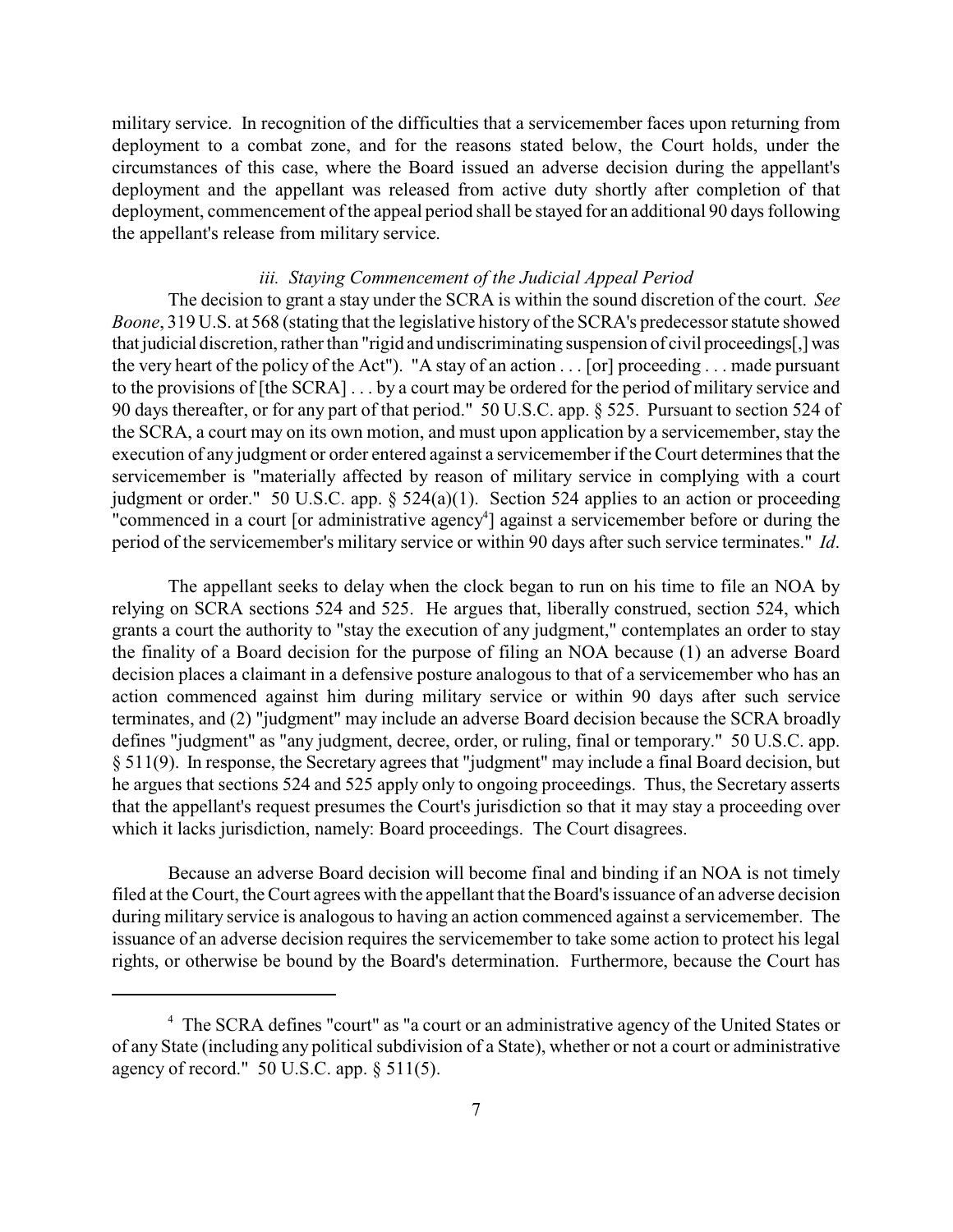exclusive jurisdiction to review decisions of the Board, 38 U.S.C. § 7252(a), the Court has jurisdiction to determine whether the time to file an appeal at the Court should be stayed because a servicemember's military service materially affects his ability to act timely upon the Board's adverse decision.<sup>5</sup> See 50 U.S.C. app.  $\S$  512(c) ("When under this Act . . . any application is required to be made to a court in which no proceeding has already been commenced with respect to the matter, such application may be made to any court which would otherwise have jurisdiction over the matter.").

In this case, the appellant asserts that he had a difficult time adjusting to civilian life after active duty in Afghanistan and that he was unable to immediately resume all day-to-day activities. As a result, he did not immediately review the mail that had accumulated during the 13 months that he had been recalled to active duty or take action to preserve his rights to seek review of the Board's adverse decision. The uncontroverted evidence shows that when the appellant was recalled to active duty, he had been rated 30% disabled as a result of service-connected PTSD with dysthymia, and that in June 2012, after he returned home from Afghanistan and was released from military service, he experienced anxiety attacks, difficulty sleeping, persisting anger, and hypervigilance. As a result of the challenges the appellant faced readjusting to civilian life, Dr. Mangold, the appellant's examining psychologist, opines that "sorting through mail that had accumulated during the appellant's deployment was not something he could have reasonably been expected to do immediately upon his return." Appellant's Supplemental Br. at Appendix 2, 4. He asserts that this inability "does not reflect any lack of diligence on the part of the [appellant]; rather, it simply reflects the well documented difficulty veterans can face upon their return from active duty." *Id*. at Appendix 4.

In support of his opinion, Dr. Mangold notes that "there is considerable medical literature (as well as overwhelming common sense) which points to reintegration difficulties following deployments." *Id*. at Appendix 2. For example, a 2012 Department of Health and Human Services publication noted that

<sup>&</sup>lt;sup>5</sup> The Secretary erroneously relies on *Ribaudo v. Nicholson*, 20 Vet.App. 552 (2007) for the proposition that the Court lacks jurisdiction to stay the finality of the Board's decision for purposes of filing an NOA with the Court. *Ribaudo* addressed the Secretary's lack of authority to unilaterally stay the processing of a class of appeals before the Board when the Secretary disagrees with a decision of the Court and the decision is pending appeal at the U.S. Court of Appeals for the Federal Circuit (Federal Circuit). *See id*. Based on those facts, the Court adopted the principle that underlies Rule 8(a) of the Federal Rules of Appellate Procedure, namely "'that the immediately subordinate tribunal has jurisdiction to act on a motion for a stay' even in a case where a Notice of Appeal has been filed seeking review in the Federal Circuit." *Id*. at 560 (quoting *In re Bailey*, 11 Vet.App. 348, 349 (1998) (Nebeker, C.J., dissenting)). Here, guided by the principles underlying the SCRA and acting within our authority "to enforce or adjust the 'important procedural rule' prescribed by Congress in section 7266," *Bove*, 25 Vet.App. at 143 (quoting *Henderson,* 131 S. Ct. at 1206), the Court has jurisdiction to address whether the time to file an appeal with the Court should be stayed because of the material effect a servicemember's military service may have on his ability to proceed timely.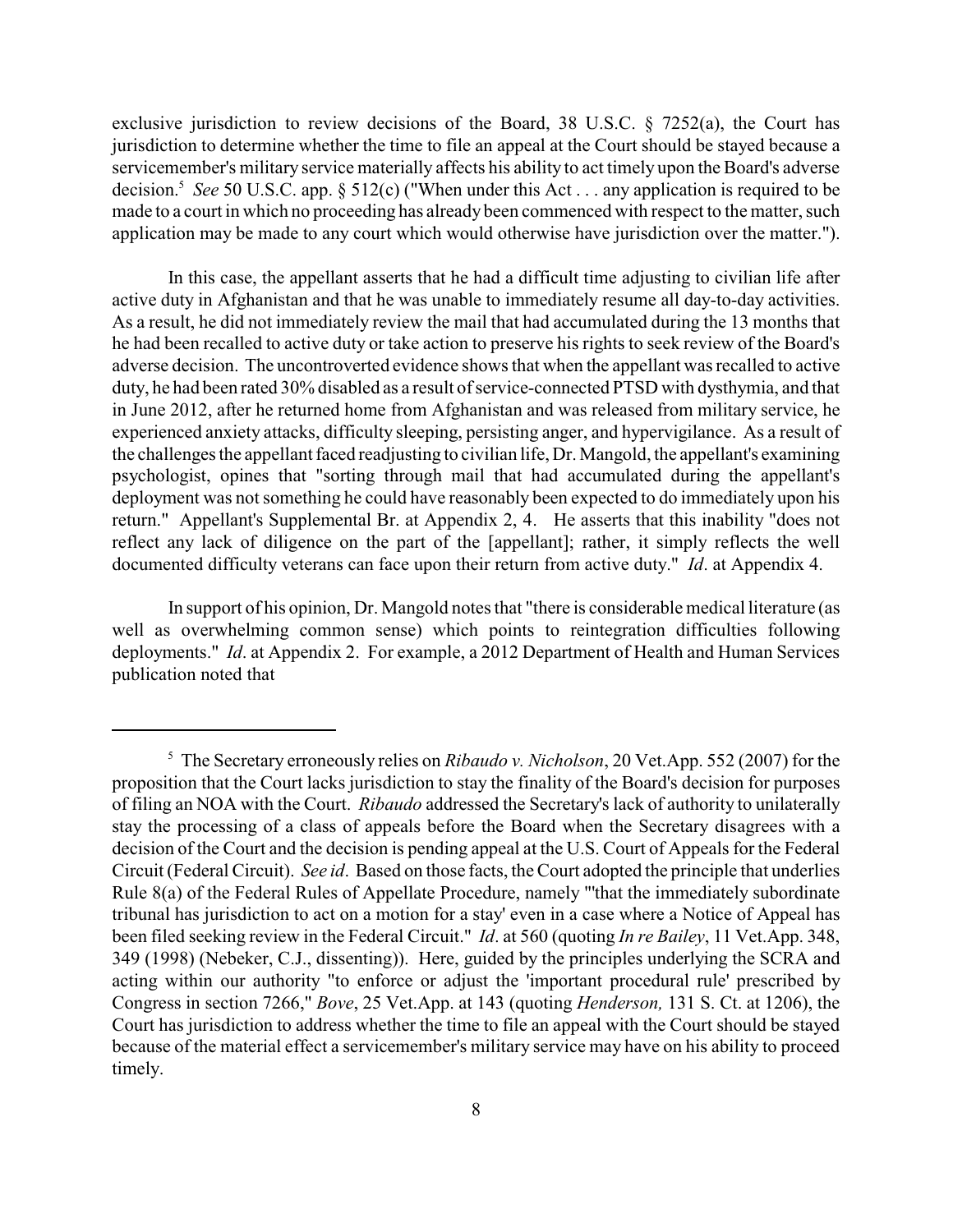[a]lthough the majority of veterans who return from Iraq and Afghanistan do not have a behavioral health condition and have not experienced a traumatic brain injury, all veterans experience a period of readjustment as they reintegrate into life with family, friends, and community. The veterans' juggling of military and family responsibilities, reintegration into civilian life in the United States after living in unfamiliar settings, and processing exposure to combat may contribute to problems for veterans themselves, as well as their spouses and family members. Behaviors needed to survive in a war zone, such as maintaining a constant state of alertness, mayinitiallytranslate into troublesome behaviors in civilian life, such as feeling edgy or jumpy and being easily startled.

SUBSTANCEABUSEANDMENTALHEALTHSERVICESADMINISTRATION, HHS, BEHAVORIALHEALTH ISSUES AMONG AFGHANISTAN AND IRAQ U.S. WAR VETERANS, Publication No. (SMA) 12-4670 (2012) (citing TANIELIAN, T., JAYCOX, L.H., SCHELL, T.L., MARSHALL, G.N., BURNAM, M.A., EIBNER, C., et al., INVISIBLE WOUNDS OF WAR: SUMMARY AND RECOMMENDATIONS FOR ADDRESSING PSYCHOLOGICAL AND COGNITIVE INJURIES (2008); DEPARTMENT OF VETERANS AFFAIRS (VA), RETURNING FROM THE WAR ZONE, A GUIDE FOR FAMILIES OF MILITARY MEMBERS (2010) (retrieved from http://www.ptsd.va.gov/public/reintegration/guide-pdf/FamilyGuide.pdf); VA, RETURNING FROM THE WAR ZONE, A GUIDE FOR MILITARY PERSONNEL (2010) (retrieved from http://www.ptsd.va.gov/public/reintegration/guide-pdf/SMGuide.pdf)).

Further, the VA guide for military personnel recognizes that "[e]ach deployment is . . . different from the last" and that the adjustment to life at home "may actually become more difficult" with each deployment if the servicemember has "unresolved problems from previousseparations and reunions." VA, RETURNING FROM THE WAR ZONE, A GUIDE FOR MILITARY PERSONNEL 1 (2010) (retrieved from http://www.ptsd.va.gov/public/reintegration/guide-pdf/SMGuide.pdf). Although "[m]ost service members will successfully readjust with few major problems," VA recognizes that "[i]t may take a few months" to do so and that the veteran, his family, and friends "need to be prepared for common stress reactions." *Id*. at 2; *see also id.* (stating that "it may take as long as a year to feel you are living a new-normal life again"); *id.* at 8 (noting that "[r]eadjustment to civilian life takes time" and advising returning veterans to "[t]ake your time adding responsibilities and activities back into your life").

Accordingly, recognizing the difficulties faced by servicemembers returning from deployment to a combat zone, where, as here, the Board issued its adverse decision during the appellant's combat deployment, the appellant was released from military service shortly after returning from that deployment, and the evidence establishes that the appellant had difficulty readjusting to civilian life, the Court finds that the appellant's deployment and military service materially affected his ability to protect his legal rights under section 524. As a result, the Court holds, pursuant to section 525, that commencement of the appeal period was stayed for 90 days after the appellant's military service terminated.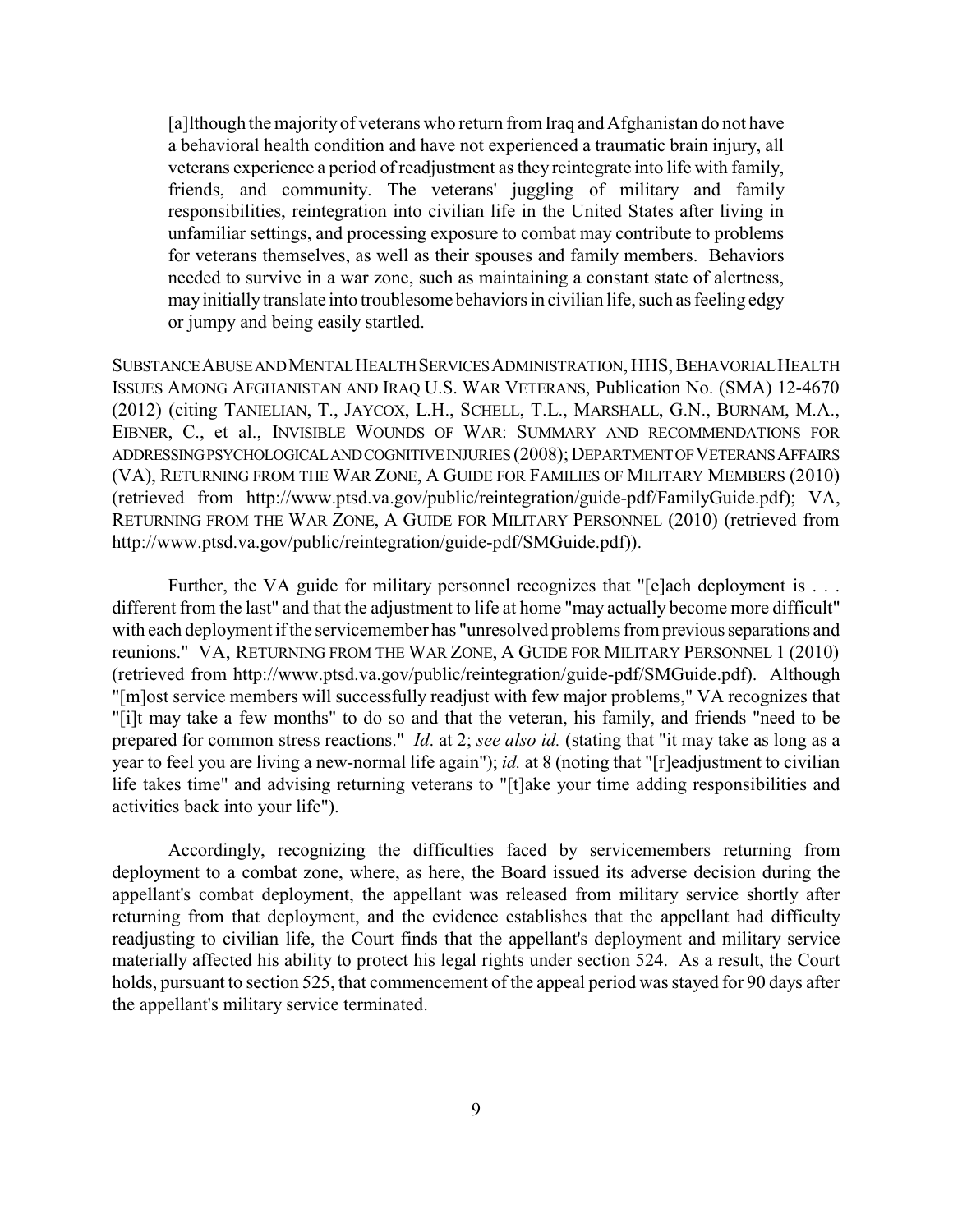The Court's decision, which applies the provisions of sections 524 and 525 to stay commencement of the judicial appeal period for 90 days after a servicemember's release from military service when the evidence establishes that his military service materially affected his ability to protect his legal rights, is consistent with the liberal construction afforded to the SCRA, *see Boone*, *supra*, based on Congress's desire to protect servicemembers' civil rights by providing for the "temporary suspension of judicial and administrative proceedings," 50 U.S.C. app. § 502(2), *Henderson's*recognition that the 120-day limitations period prescribed by section 7266 was enacted as part of the VJRA, legislation that was decidedly favorable to veterans, 131 S. Ct. at 1206, and the Court's authority "to enforce or adjust" the 'important procedural rule'" as appropriate, *Bove*, 25 Vet.App. at 143 (quoting *Henderson,* 131 S. Ct. at 1206).

Based on the foregoing, the Court holds that it has the authority to apply sections 524 and 525 of the SCRA so that the finality of the Board's October 25, 2011, decision, for purposes of filing an appeal with the Court, was stayed for 90 days following the appellant's release from military service, until September 27, 2012. As a result, his NOA, received on January 7, 2013, was timely and the appellant may proceed to have his appeal heard on the merits.

### B. Additional Arguments

Because the Court holds that the appellant's NOA was timely filed under the provisions of the SCRA, the Court does not reach the question whether the appellant's difficulty in readjusting to civilian life meets the high burden pronounced in *Barrett* or whether equitable tolling is otherwise warranted based on extraordinarycircumstances. *See Claiborne v. Nicholson*, 19 Vet.App. 181, 187 (2005) (noting that the *Barrett* standard is a high burden). Similarly, where as here, there are nonconstitutional grounds to find that the appellant timely filed his NOA and that his appeal may be heard on the merits, it is unnecessary for the Court to address the appellant's argument that the Board failed to provide him constitutionally sufficient notice of its decision.<sup>6</sup> See Bucklinger v. *Brown*, 5 Vet.App. 435, 440-41 (1993) ("It is '[a] fundamental and long-standing principle of judicial restraint ... that courts avoid reaching constitutional questions in advance of the necessity of deciding them.'" (quoting *Lyng v. Nw. Indian Cemetery Protective Ass'n*, 485 U.S. 439, 445 (1988))).

#### **IV. CONCLUSION**

Accordingly, pursuant to the Court's holdings and finding above, the appellant's January 7, 2013, NOA was timely filed with the Court.

 $\delta$  In recognition of the growing number of veterans, reservists, and national guardsman recalled to active duty, the Secretary may want to consider whether the Board's standard notice of appellate rights should be amended to include language informing servicemembers of the protections afforded by the SCRA. In particular, the notice might include language informing servicemembers that a period of military service shall not be included in computing the time to file an NOA from an adverse Board decision, and that, in certain circumstances, the servicemember may be entitled to an additional 90 days after service terminates before the appeal period begins to run if the military service materially affects his or her ability to file an NOA.